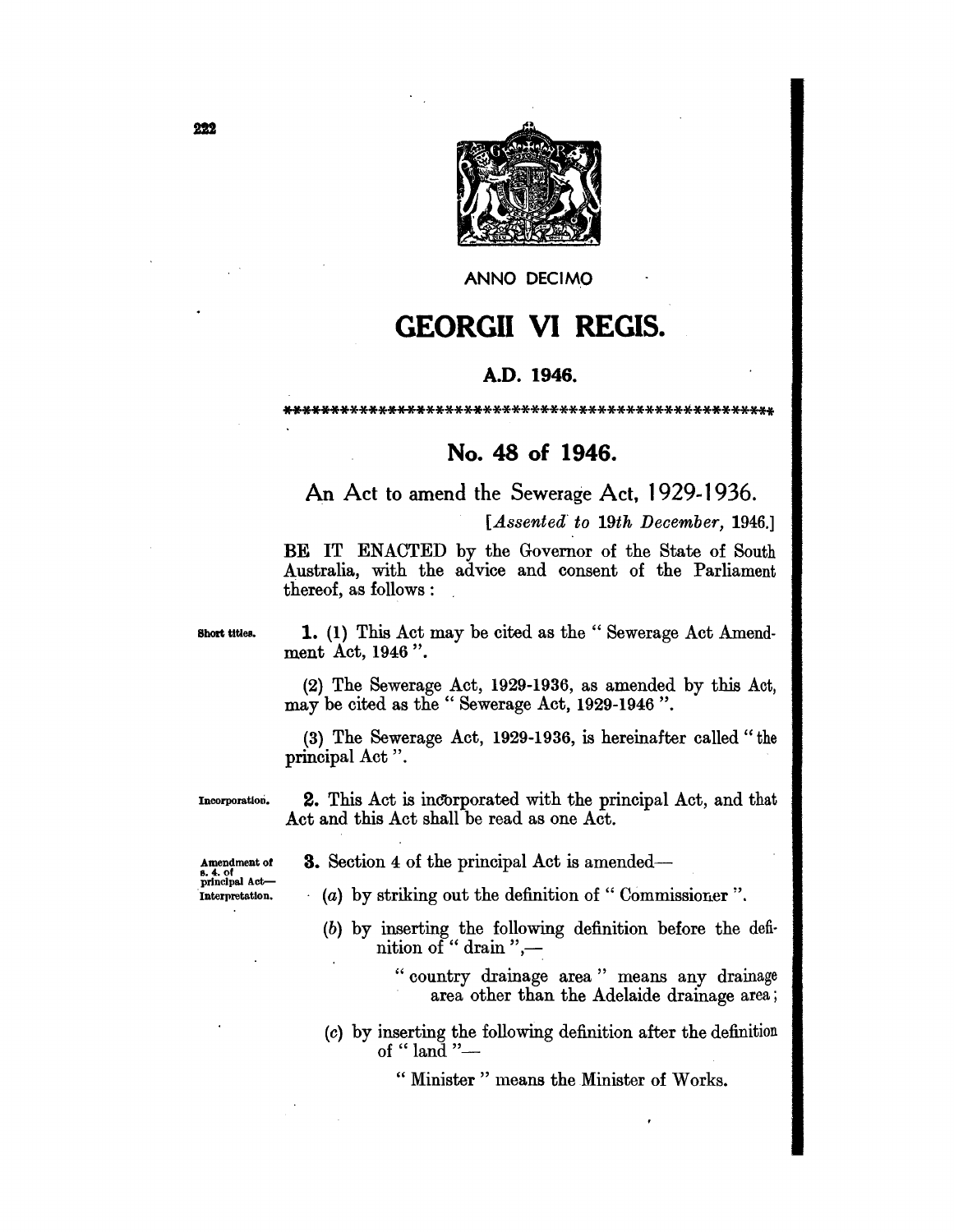4. Sections 10 and 11 of the principal Act are repealed.

**5.** The following section is enacted and inserted in the  $_{s. 31a. of }^{h. 31a. of }$  principal Act after section 31 thereof :—

31a. (1) For the purpose of ascertaining whether it is  $_{\text{e}}^{\text{Powers of}}$ <br>roadient to construct any source  $x_0$  system the Minister  $_{\text{e}}^{\text{etc.}}$ expedient to construct any sewerage system the Minister or any person authorized by him may-

(a) enter upon any land after giving not less than two days' notice to the owner or occupier of that land; .

(b) survey and take levels of any land;

- (c) probe, bore, or sihk pits, on or in any land or otherwise examine the soil thereof ;
- (d) do anything necessary for ascertaining the suitability of the land for a sewerage system.

(2) This section shall apply to land within or outside a drainage area.

(3) The Minister shall compensate any person who suffers damage by reason of the exercise of the powers conferred by this section and the Compulsory Acquisition of Land Act, 1925, shall apply in relation to such compensation.

(4) Nothing in this section shall restrict the application of the Compulsory Acquisition of Land Act, 1925, to anything done under any other provision of this Act.

6. Section 32 of the principal Act is amended by striking out  $_{8.32}^{Amealment}$  of the words "contract with the Commissioner of Waterworks" principal Actin the fifth and sixth lines of subsection  $(2)$  and inserting in  $_{\rm events}^{\rm cleansing}$  of lieu thereof the word " arrange".

7. Section 64 of the principal Act is amended by striking out  $_{s, 64}^{Ameindment~of}$ the words "Commissioner of Waterworks" in the first and principal Actsecond lines and inserting in lieu thereof the word "Minister". 7. Section 64 of the principal Act is amended by striking out Amendment of the words " Commissioner of Waterworks" in the first and principal Act second lines and inserting in lieu thereof the word " Minister". Assessments

**8.** The following section is enacted and inserted in the  $_{s.75a.}^{Enactment of principal Act after section 75 thereof :$ 

75a. (1) The minimum amount payable for sewerage  $_{\text{country}}^{\text{Rate}\text{ in}}$ rates on any land, or land and premises, comprised in an areas. assessment and situated in a country drainage area shall be-

(a) two pounds twelve shillings per annum in the case of land or premises connected with the sewers: